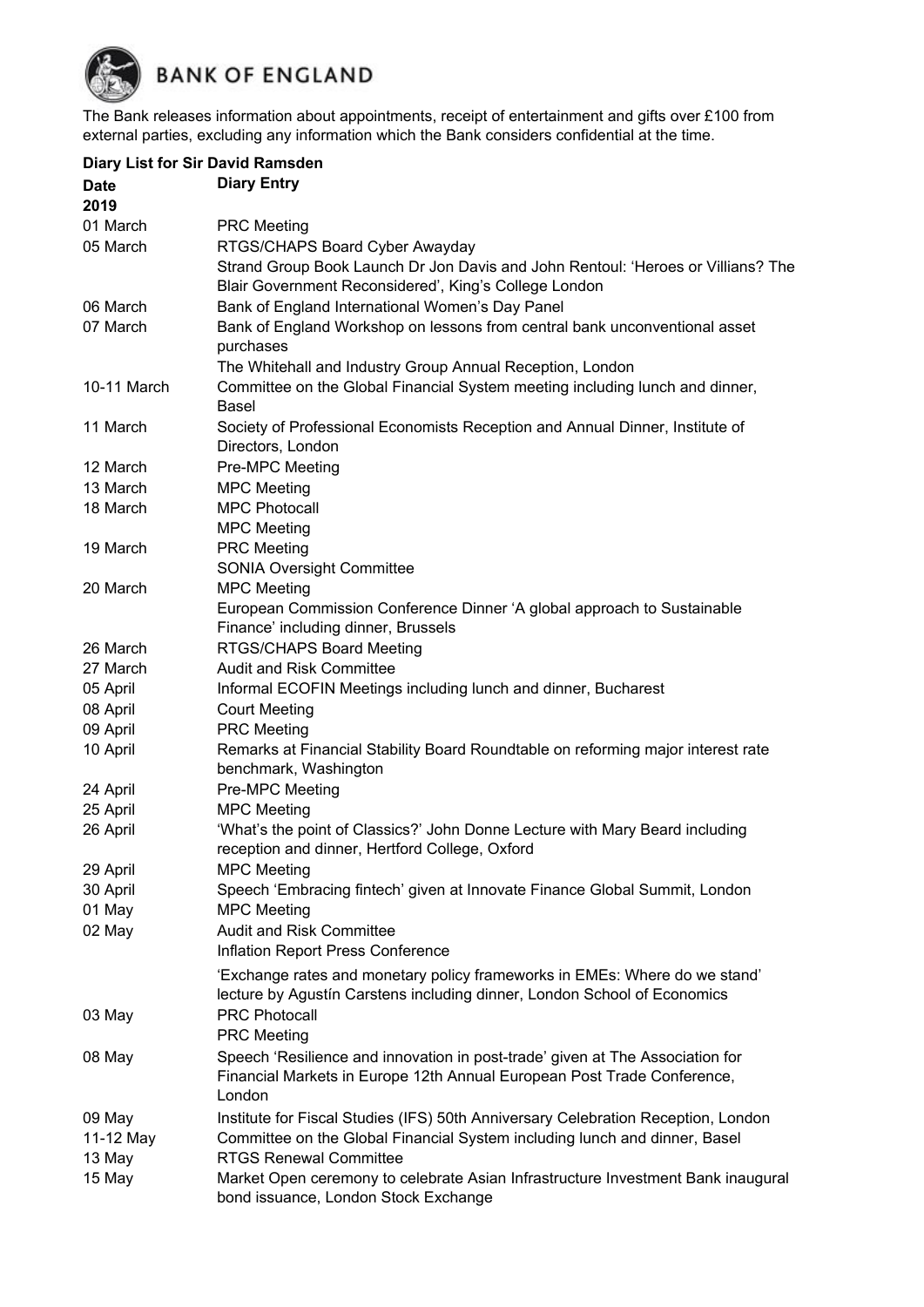## BANK OF ENGLAND

| 21 May        | RTGS/CHAPS Board Meeting<br><b>Court Meeting</b><br>King's College London School of Politics and Economics Alumni Reception,                                                                                                                                                                                                                                                                                                                                                  |  |  |
|---------------|-------------------------------------------------------------------------------------------------------------------------------------------------------------------------------------------------------------------------------------------------------------------------------------------------------------------------------------------------------------------------------------------------------------------------------------------------------------------------------|--|--|
| 22 May        | London<br><b>PRC Meeting</b>                                                                                                                                                                                                                                                                                                                                                                                                                                                  |  |  |
|               | Society of Professional Economists Annual Lecture 2019 including reception,<br>London                                                                                                                                                                                                                                                                                                                                                                                         |  |  |
| 23-24 May     | Visit to the West Midlands Agency including discussion with students at Harris<br>Church of England Academy (Rugby), visits to Ball Colegrave Ltd including lunch,<br>Travelodge, discussion at dinner with Agency contacts, Inflation Report Briefing<br>with Agency contacts, visits to NGI Finance Ltd and Abbott Diabetes Care                                                                                                                                            |  |  |
| 30 May        | Visit to the Scotland Agency including speech 'Resilience: three lessons from the<br>financial crisis' given at the Inverness Chamber of Commerce including breakfast,<br>discussion with students at Millburn Academy (Inverness), discussion with<br>members of the Scottish Council for Development & Industry, visit to Johnstons<br>of Elgin, discussion at dinner with Agency contacts, visits to Highlands and Islands<br>Enterprise Moray and the Edrington Group Ltd |  |  |
| 05 June       | Speech 'Last Orders: Calling Time on LIBOR' given at the Bank of England 'Last<br>Orders: Calling Time on LIBOR' event                                                                                                                                                                                                                                                                                                                                                        |  |  |
| 11 June       | <b>PRC</b> Meeting<br>Retiring Non-Executive Directors dinner                                                                                                                                                                                                                                                                                                                                                                                                                 |  |  |
| 12 June       | Pre-MPC Meeting<br>Leaving Reception for James Proudman                                                                                                                                                                                                                                                                                                                                                                                                                       |  |  |
| 13 June       | <b>MPC Meeting</b><br><b>FPC Policy Meeting</b>                                                                                                                                                                                                                                                                                                                                                                                                                               |  |  |
| 14 June       | <b>MPC Meeting</b>                                                                                                                                                                                                                                                                                                                                                                                                                                                            |  |  |
| 19 June       | <b>FPC Briefing Meeting</b>                                                                                                                                                                                                                                                                                                                                                                                                                                                   |  |  |
|               | <b>MPC Meeting</b>                                                                                                                                                                                                                                                                                                                                                                                                                                                            |  |  |
| 20 June       | Lord Mayor's Banquet for Bankers and Merchants of the City of London at<br>the Mansion House, London                                                                                                                                                                                                                                                                                                                                                                          |  |  |
| 27 June       | Discussion at The National Bureau of Economic Research International Seminar on<br>Macroeconomics                                                                                                                                                                                                                                                                                                                                                                             |  |  |
| 02 July       | Visit to the Greater London Agency including discussion with students at<br>Mayfield School (Dagenham) and visit to the Ford Motor Company's<br>Dagenham Engine Plant                                                                                                                                                                                                                                                                                                         |  |  |
| 03 July       | <b>Audit and Risk Committee</b>                                                                                                                                                                                                                                                                                                                                                                                                                                               |  |  |
| 04 July       | <b>Court Meeting</b><br>Court Lunch                                                                                                                                                                                                                                                                                                                                                                                                                                           |  |  |
|               | <b>FPC Policy Meeting</b>                                                                                                                                                                                                                                                                                                                                                                                                                                                     |  |  |
| 08 July       | RTGS/CHAPS Board Meeting                                                                                                                                                                                                                                                                                                                                                                                                                                                      |  |  |
| 09 July       | <b>PRC Meeting</b>                                                                                                                                                                                                                                                                                                                                                                                                                                                            |  |  |
| 11 July       | <b>SONIA Oversight Committee</b>                                                                                                                                                                                                                                                                                                                                                                                                                                              |  |  |
| 15 July       | Visit to the South East and East Anglia Agency including visits to Hellyar Plastics                                                                                                                                                                                                                                                                                                                                                                                           |  |  |
|               | Limited, Crown Products (Kent) Ltd including lunch, Blaze Neon Limited and<br>Citizens' Panel in Thanet                                                                                                                                                                                                                                                                                                                                                                       |  |  |
| 16 July       | Discussion at the India Day summit at the Mansion House, London                                                                                                                                                                                                                                                                                                                                                                                                               |  |  |
| 24 July       | Pre-MPC Meeting                                                                                                                                                                                                                                                                                                                                                                                                                                                               |  |  |
| 25 July       | <b>MPC Meeting</b>                                                                                                                                                                                                                                                                                                                                                                                                                                                            |  |  |
| 29 July       | <b>MPC Meeting</b>                                                                                                                                                                                                                                                                                                                                                                                                                                                            |  |  |
| 31 July       | <b>MPC Meeting</b>                                                                                                                                                                                                                                                                                                                                                                                                                                                            |  |  |
| 01 August     | Inflation Report Press Conference                                                                                                                                                                                                                                                                                                                                                                                                                                             |  |  |
| 4-6 September | The 50 <sup>th</sup> Anniversary Conference of the Money Macro and Finance Research Group<br>including reception and dinners, London                                                                                                                                                                                                                                                                                                                                          |  |  |
| 05 September  | <b>PRC Meeting</b>                                                                                                                                                                                                                                                                                                                                                                                                                                                            |  |  |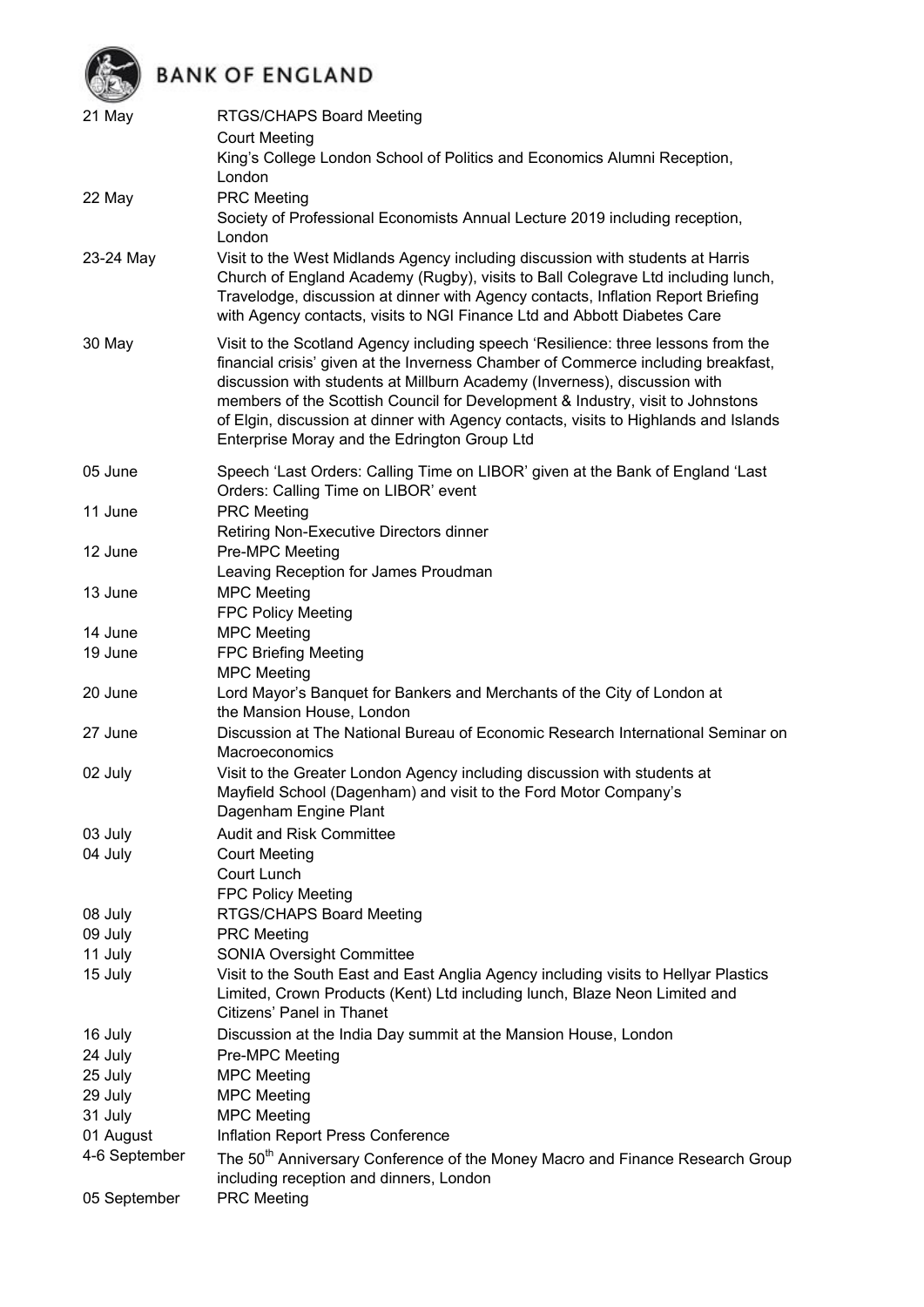

**BANK OF ENGLAND** 

| $\overline{\phantom{a}}$ |                                                                                    |
|--------------------------|------------------------------------------------------------------------------------|
| 08 September             | Committee on Global Financial System including lunch, Basel                        |
| 9-10 September           | Visit to the Northern Ireland Agency including discussion at dinner with Agency    |
|                          | contacts, visits to Creative Composites Ltd and Kainos Software plc including      |
|                          | discussion with current 'earn as you learn' programme and graduates, discussion at |
|                          | lunch with Agency contacts and visit to Herbert Smith Freehills LLP                |
| 12 September             | Pre-MPC Meeting                                                                    |
|                          | <b>MPC Meeting</b>                                                                 |
| 13 September             | <b>Court Meeting</b>                                                               |
| 16 September             | <b>MPC Meeting</b>                                                                 |
| 17 September             | <b>FPC Briefing Meeting</b>                                                        |
| 18 September             | <b>MPC Meeting</b>                                                                 |
| 23 September             | Sibos 2019 Conference including reception, London                                  |
| 25 September             | <b>PRC Meeting</b>                                                                 |
| 30 September             | RTGS/CHAPS Board Meeting                                                           |
| 01 October               | Government Economic Service Alumni Annual Event, London                            |
| 02 October               | <b>FPC Photocall</b>                                                               |
|                          | <b>FPC Policy Meeting</b>                                                          |
| 03 October               | Black British Business Awards Ceremony including dinner, London                    |
| 09 October               | <b>RTGS Renewal Committee</b>                                                      |
| 10 October               | <b>Audit and Risk Committee</b>                                                    |
| 11 October               | <b>PRC Meeting</b>                                                                 |
| 14-15 October            | Society of Professional Economists Annual Conference 'The UK and Global Outlook -  |
|                          | Weak Growth, Policy Challenges', London                                            |
| 21 October               | Canadian FinTech UK Trade Mission Reception, London                                |
| 25 October               | <b>Court Meeting</b>                                                               |
|                          | Court Lunch                                                                        |
| 27-28 October            | Speech 'Openness and integration – the new finance and new economy in a global     |
|                          | context' given at the Bund Summit including dinner, Shanghai                       |
| 30 October               | Pre-MPC Meeting                                                                    |
| 31 October               | <b>MPC Meeting</b>                                                                 |
| 04 November              | <b>MPC Meeting</b>                                                                 |
| 06 November              | <b>MPC Meeting</b>                                                                 |
| 07 November              | <b>Monetary Policy Report Press Conference</b>                                     |
| 08 November              | <b>PRC</b> Meeting                                                                 |
| 10 November              | Committee on Global Financial System including lunch and dinner, Basel             |
| 12 November              | Discussion at the Joint SNB-FRB-BIS High-Level Conference on Global Risk           |
|                          | Uncertainty and Volatility including breakfast, Zurich                             |
| 15 November              | <b>SONIA Oversight Committee</b>                                                   |
| 18 November              | <b>FPC Briefing Meeting</b>                                                        |
| 19 November              | Pro Bono Economics Board Meeting, London                                           |
| 20 November              | <b>Audit and Risk Committee</b>                                                    |
| 25 November              | RTGS/CHAPS Board Meeting                                                           |
| 28 November              | Non-Executive Directors and Deputy Governors dinner                                |
| 29 November              | <b>PRC Meeting</b>                                                                 |
| 02 December              | <b>Court Meeting</b>                                                               |
|                          | Policy Institute Christmas Reception, King's College London                        |
| 12 December              | Pre-MPC Meeting                                                                    |
|                          | <b>RTGS Renewal Committee</b>                                                      |
| 13 December              | <b>FPC Policy Meeting</b>                                                          |
| 16 December              | <b>MPC Meeting</b><br><b>MPC Meeting</b>                                           |
| 17 December              | <b>PRC</b> Meeting                                                                 |
| 18 December              | <b>MPC Meeting</b>                                                                 |
|                          | Bank of England Carol Service at St Margaret Church, Lothbury, London              |
|                          |                                                                                    |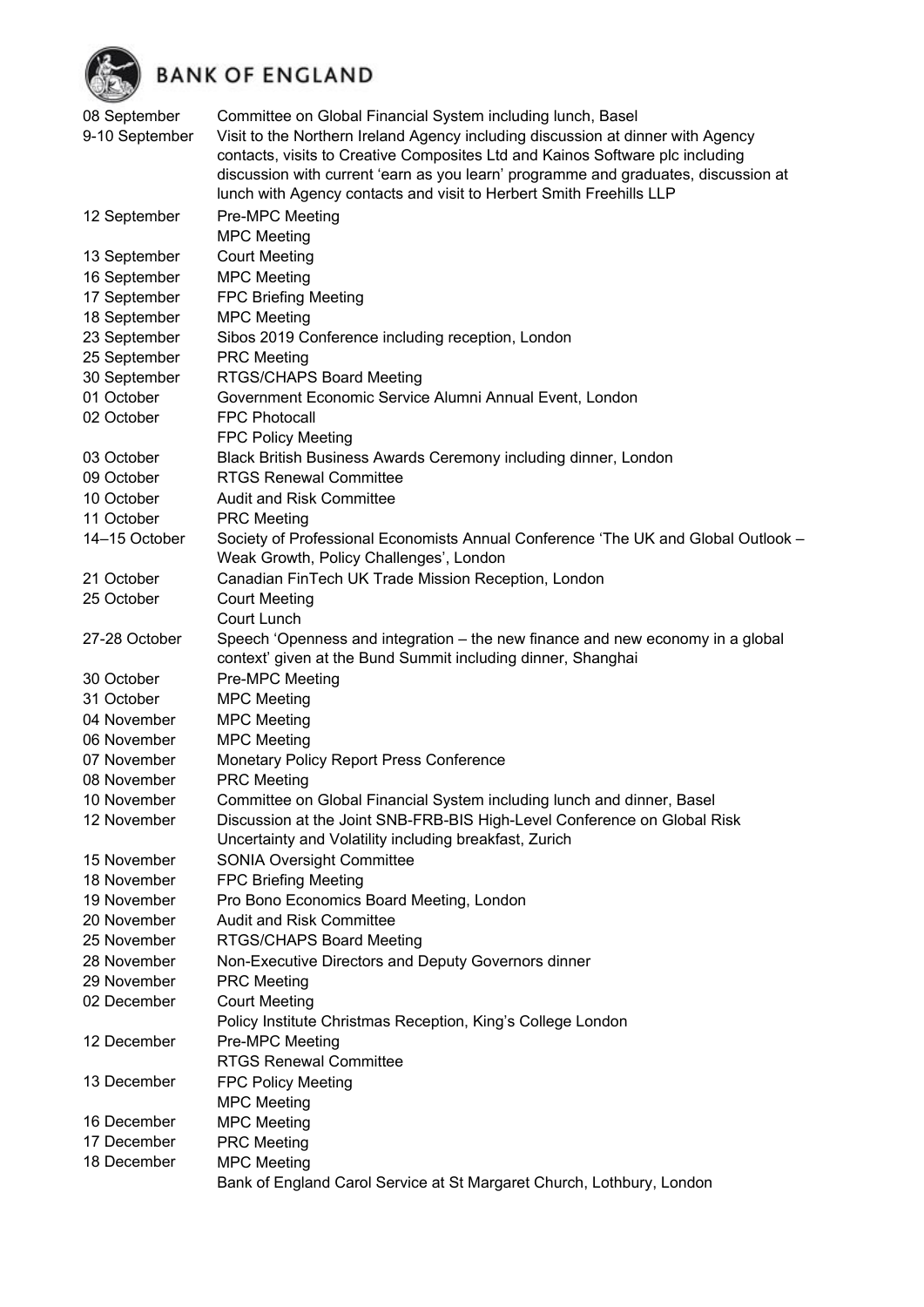



## **2020**

| 09 January  | Bank of England Research Workshop on 'The Future of Inflation Targeting'                  |
|-------------|-------------------------------------------------------------------------------------------|
| 13 January  | <b>RTGS Renewal Industry Event</b>                                                        |
| 14 January  | Discussion at the Annual UK Banks, Building Societies and Credit Unions CEO<br>Conference |
| 17 January  | <b>RTGS Renewal Committee</b>                                                             |
| 20 January  | Pre-MPC Meeting                                                                           |
|             | <b>MPC Meeting</b>                                                                        |
| 27 January  | <b>MPC Meeting</b>                                                                        |
| 28 January  | Audit and Risk Committee                                                                  |
| 29 January  | <b>MPC Meeting</b>                                                                        |
| 30 January  | Monetary Policy Report Press Conference                                                   |
| 31 January  | <b>RTGS Renewal Committee</b>                                                             |
| 04 February | <b>PRC</b> Meeting                                                                        |
| 06 February | RTGS/CHAPS Board Meeting                                                                  |
| 12 February | <b>PRC</b> Meeting                                                                        |
| 14 February | <b>Court Meeting</b>                                                                      |
|             | Court Lunch                                                                               |
| 24 February | <b>PRC Meeting</b>                                                                        |
|             | <b>FPC Briefing Meeting</b>                                                               |
| 25 February | <b>PRC Meeting</b>                                                                        |
| 27 February | Launch of the COP26 Private Finance Agenda at the Guildhall, London                       |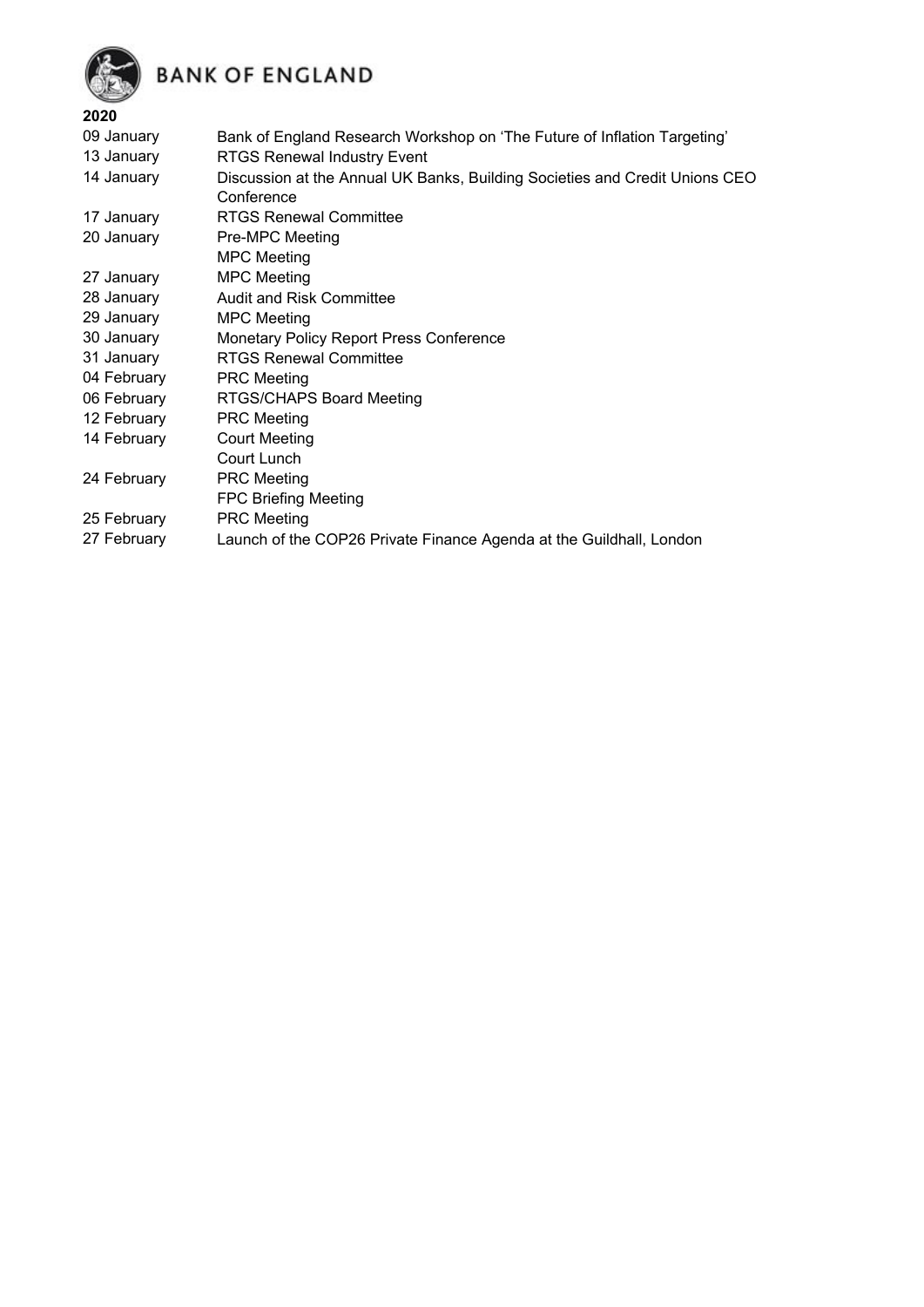

The Bank releases information about appointments, receipt of entertainment and gifts over £100 from external parties, excluding any information which the Bank considers confidential at the time.

|                     | <b>Entertainment received by Sir David Ramsden</b>     |                                          |
|---------------------|--------------------------------------------------------|------------------------------------------|
| <b>Date</b>         | <b>From</b>                                            | <b>Entertainment</b>                     |
| 2019                |                                                        |                                          |
| 07 March            | <b>Whitehall Industry Group</b>                        | Annual Reception, London                 |
| 10 March            | <b>BIS</b>                                             | Lunch and dinner, Basel                  |
| 11 March            | Society of Professional Economists                     | Reception and Annual Dinner, London      |
| 20 March            | <b>European Commission</b>                             | Dinner, Brussels                         |
| 05 April            | <b>ECOFIN</b>                                          | Lunch and dinner, Bucharest              |
| 26 April            | <b>Hertford College</b>                                | Reception and Dinner, Oxford             |
| 02 May              | <b>London School of Economics</b>                      | Dinner, London                           |
| 09 May              | Institute for Fiscal Studies                           | Reception, London                        |
| 11-12 May           | <b>BIS</b>                                             | Lunch and dinner, Basel                  |
| 21 May              | King's College London                                  | Reception, London                        |
| 22 May              | Pro Bono Economics                                     | Reception, London                        |
| 23 May              | <b>Ball Colegrave Ltd</b>                              | Lunch, Banbury                           |
| 30 May              | <b>Inverness Chamber of Commerce</b>                   | <b>Breakfast, Inverness</b>              |
| 20 June             | Lord Mayor of London                                   | Banquet for Bankers and Merchants of the |
|                     |                                                        | City of London at the Mansion House,     |
|                     |                                                        | London                                   |
| 15 July             | Crown Products (Kent) Ltd                              | Lunch, Herne Bay                         |
| 4-6 September       | The Money Macro and Finance<br>Research Group          | Reception and dinners, London            |
| 08 September        | Committee on Global Financial System                   | Lunch, Basel                             |
| 23 September        | Sibos                                                  | Reception, London                        |
| 03 October          | <b>Black British Business Awards</b>                   | Dinner, London                           |
| 21 October          | <b>BMO Capital Markets</b>                             | Reception, London                        |
| 27 October          | <b>Bund Summit</b>                                     | Dinner, Shanghai                         |
| 10 November         | Committee on Global Financial System                   | Lunch and dinner, Basel                  |
| 12 November         | <b>Swiss National Bank/Federal Reserve</b><br>Bank/BIS | Breakfast, Zurich                        |
| 02 December<br>2020 | King's College London                                  | Reception, London                        |

Nil